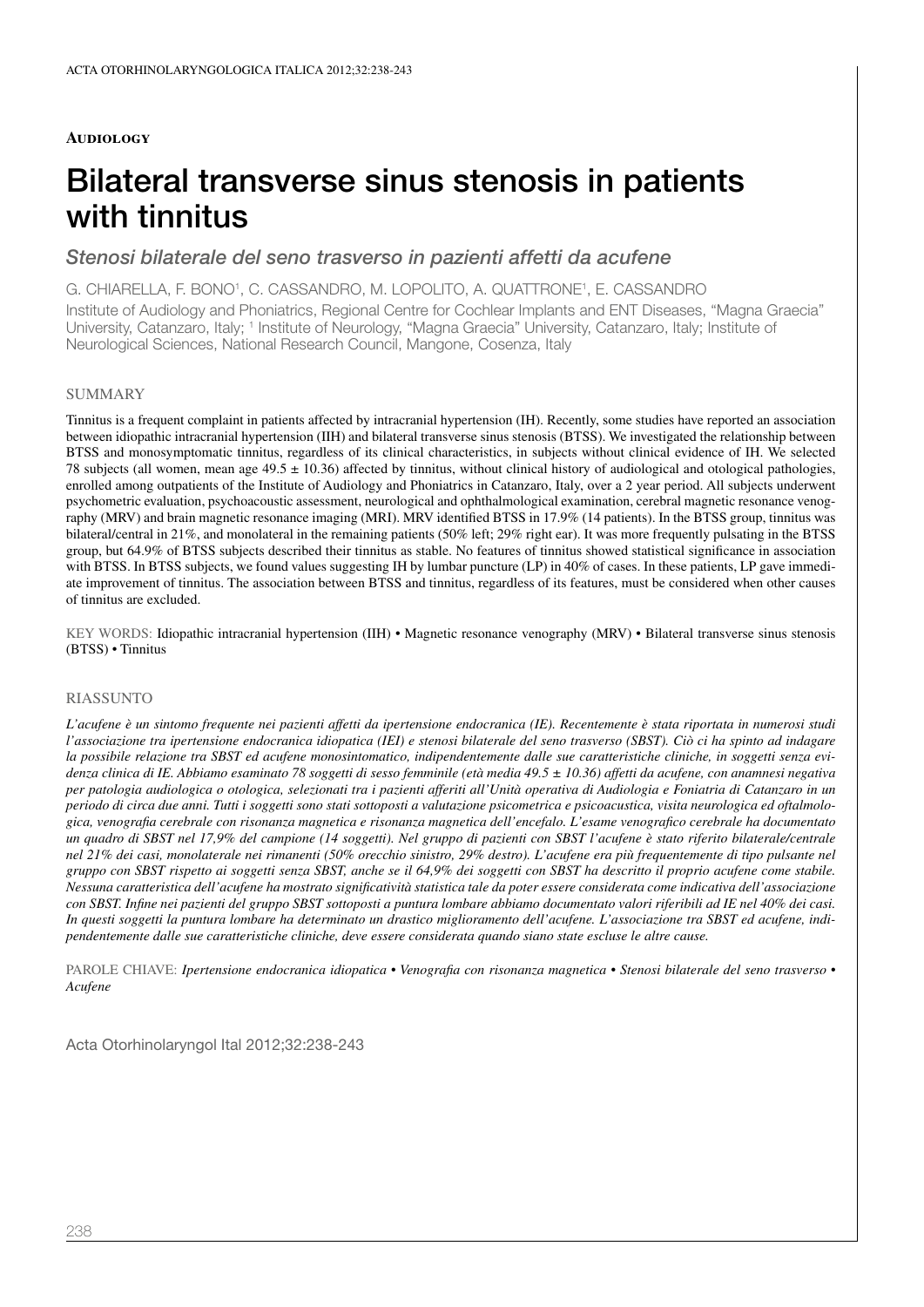# **Introduction**

Tinnitus is a common condition that affects a broad range of patients, with some uncertainties about its prevalence and incidence, and a great variety of aetiopathogenetic and diagnostic issues. Prevalence data range from 3 to 30%, without consistent findings with regard to relationship between prevalence and age or gender<sup>1</sup>.

Idiopathic intracranial hypertension (IIH) is a condition characterized by raised intracranial pressure without any identifiable pathology in the brain and with normal cerebrospinal fluid (CSF) composition. IIH may occur with and without papilloedema<sup> $23$ </sup>. It predominantly affects overweight women, and while headache is the most common symptom, disturbance of vision and tinnitus are also very frequent complaints  $2<sup>4</sup>$ . In particular, tinnitus is reported in 55%-60% of patients  $5<sup>6</sup>$ , is usually pulsatile and often occurs in one ear only. Non-pulsatile or bilateral tinnitus can also occur in some cases 6.

Recently, a connection between bilateral transverse sinus stenosis (BTSS) and IIH with or without papilloedema<sup>37</sup> has been described. Cerebral MR venography studies <sup>8</sup> have found BTSS in the majority of IIH patients, with or without papilloedema, whereas BTSS has been reported in only a few subjects with normal CSF pressure  $79$ .

Considering this and the well-known relationship between intracranial and cochlear fluids<sup>5</sup>, hypothesizing that an alteration of venous cerebral circulation, especially BTSS, could be the basis of onset and maintenance of monosymptomatic tinnitus in subjects without clinical evidence of elevated intracranial pressure, we investigated the frequency of association between tinnitus and BTSS and the possibility to define some specific features of tinnitus that allow us to suspect BTSS.

# **Materials and methods**

The study population consisted of 78 patients affected by tinnitus (ages 27 to 69, mean age  $49.5 \pm 10.36$ ), enrolled according to selection criteria, among those admitted to Institute of Audiology and Phoniatrics in Catanzaro, Italy, over a 2 year period, starting from February 2008. We selected only females as IH affects predominantly women 4. Tinnitus was diagnosed and assessed according to criteria described later.

All patients underwent otolaryngological and neurological examination, standardized clinical general examination and, as IH affects predominantly overweight women, we also included evaluation of body mass index (BMI: weight in kilograms divided by the square of height in meters)<sup>10</sup>. Examination and interviews were conducted by the same physicians.

Given the availability in literature of data about the prevalence of BTSS in normal subjects and, in this particular case, personal data already published in a previous paper 9, the authors decided to make utilize these previous

data without violating of ethical and economic precepts by carrying out expensive imaging exams in normal subjects.

# *Inclusion criteria*

Female sex, tinnitus for at least two months, monosymptomatic, regardless of its characteristics, and an age between 25 and 70 years.

# *Exclusion criteria*

Clinical history of audiological and otological pathologies (other clear causes for tinnitus, Ménière's disease, acoustic neuroma, noise-induced hearing loss, assumption of drugs inducing tinnitus <sup>11</sup>, etc.), otological surgery, were excluded. In order to exclude presbycusis, individuals with a pure-tone average over 30 dB HL for 2-4-8 kHz were not included in the study. Presence of papilloedema and abnormalities in neurological examination.

# *Assessment of tinnitus*

We carried out careful evaluation of tinnitus that included both evaluation by questionnaires for psychometric assessment <sup>12</sup> and hyperacusis <sup>13</sup> as well as psychoacoustic assessment.

Our protocol included: i) A thorough history with detailed interview; ii) questionnaire for hyperacusis<sup>13</sup> and tinnitus handicap inventory<sup>12</sup>; iii) physical examination; iv) pure-tone thresholds with air and bone conduction and speech audiometry; v) tinnitus test battery: tinnitus loudness and pitch matching 14, minimal masking levels  $(MMLs)$  <sup>14</sup>, loudness discomfort levels  $(LDLs)$  <sup>14</sup>; vi) acoustic-immittance measurements with tympanometry and acoustic-reflex thresholds (only if tolerated comfortably by patient and always after the results of the hyperacusis questionnaire). We did not perform the residual inhibition test because of its controversial clinical and scientific value 14 15.

# *Neuroimaging studies*

All patients included in this study underwent brain gadolinium-enhanced magnetic resonance imaging (MRI) to exclude acoustic neuroma or other neoformative causes for tinnitus. Patients with normal MRI underwent MRV of the brain with a 1.5 T scanner (GE Medical systems, Milwaukee, WI), using three dimensional phase-contrast (PC) techniques 8. All brain MRV were analyzed by the same neuroradiologists who were blinded to patient history. We classified the transverse sinus stenosis (TSS) as absent or present. BTSS was considered when the signal flow was lacking (flow gap) in the midlateral portion of both transverse sinuses.

# *CSF measurements*

10 patients with BTSS underwent lumbar puncture to eval-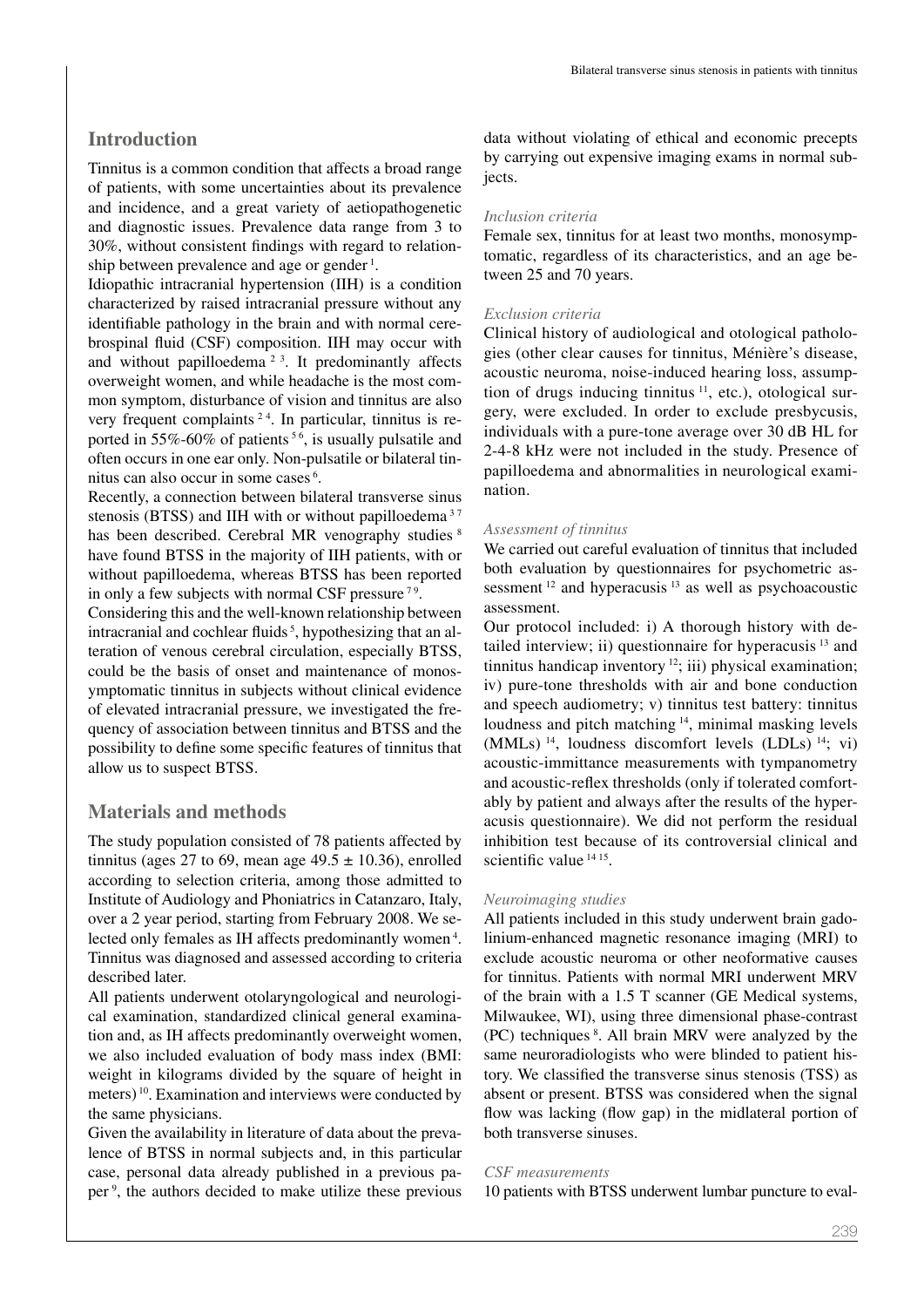uate CSF opening pressure 4. The test was not performed in the remaining 4 patients because they denied consent.

### *Statistical analysis*

Statistical analyses were performed using Primer® software. The statistical assessment of differences between classes was performed using Fisher's exact test and the chi-square test. A p-value  $< 0.05$  was considered statistically significant. We also evaluated the Mantel-Haenzel odds ratio and performed multivariate logistic analysis using a multiple logistic regression model.

#### **Results**

We studied 78 subjects, all females, affected by tinnitus, regardless of its clinical characteristics, carefully ruling out specific causes.

#### *Imaging studies*

MRV identified the presence of BTSS in 14 subjects (17.9%); this was significantly different from that in subjects with normal CSF pressure  $(1.8\%; p = 0.000734;$ odds ratio  $[OR] = 0.0996$ <sup>9</sup>. In 17 patients (21.7%), the test did not highlight any specific alteration, while in the remaining 47 (60.2%) MRV detected various degrees of transverse sinus (TS) alterations (hypoplasia or asymmetry) that did not reach the level of stenosis or bilateral extension (Table I).

Next, we investigated the site (Table II), type (Table III), pitch (Table IV) and loudness (Table V) of tinnitus.

#### *Tinnitus site*

In the BTSS group, tinnitus was bilateral/central in only 21% of cases, while it was monolateral in the remaining patients (50% left ear; 29% right ear). In the no-BTSS group, tinnitus was localized bilaterally/centrally in 39%, on the left ear in 48.4% and on the right side in 12.5% of cases. Compared to the BTSS group there was a higher frequency of bilateral/central localization of tinnitus in the global no-BTTS group, as well as in normal subjects  $(p = 0.008717, \text{ OR } = 2.4052)$  (Table II).

#### *Tinnitus temporal characteristics*

Concerning the temporal characteristics of tinnitus, it was more frequently pulsating in the BTSS group compared to the no-BTSS group ( $p = 0.000244$ , OR = 0.2532) (Table III). On the other hand, we found that the majority of subjects in the BTSS group (64.9%) described their tinnitus as stable, rather than pulsatile.

#### *Tinnitus pitch*

We separated all subjects into three classes of tinnitus pitch: over 3 kHz, under 3 kHz and those not able to identify a frequency for their tinnitus. Tinnitus with pitch over 3 kHz was more frequent in both groups of patients, but Table I. MR venography results. MRV identified the presence of BTSS in 17.9% of subjects ( $p = 0.000734$  *vs.* no-BTSS subjects:  $OR = 0.0996$ ).

| Group   | <b>Subjects</b> | $\%$ | Mean age         |
|---------|-----------------|------|------------------|
| BTSS    | 14              | 17.9 | $54 \pm 8.8$     |
| No-BTSS | 64              | 82.1 | $48.5 \pm 11.92$ |

Table II. Tinnitus site. Compared with the BTSS group, there was a higher frequency of bilateral/central localization of tinnitus in the no-BTTS group, as well as in normal subjects ( $p = 0.008717$ ,  $OR = 2.4052$ ).

| Group   | <b>Bilateral/Central</b> | Left       | Right     |
|---------|--------------------------|------------|-----------|
| BTSS    | 3(21%)                   | 7 (50%)    | 4 (28.5%) |
| No-BTSS | 25 (39%)                 | 31 (48.4%) | 8 (12.5%) |

Table III. Tinnitus type. Pulsatile was more frequent for tinnitus in the BTSS group compared to the no-BTSS group ( $p = 0.000244$ ,  $OR = 0.2532$ ).

| Group       | <b>Pulsatile</b> | Stable     |
|-------------|------------------|------------|
| <b>BTSS</b> | $5(35.9\%)$      | 9 (64.9%)  |
| No-BTSS     | 8 (12.5%)        | 56 (87.5%) |

Table IV. Tinnitus pitch. Distribution of population in different pitch subgroups. Tinnitus with pitch over 3 kHz was more frequent in each group of patients.

| Group       | $>$ 3 kHz  | $<$ 3 kHz  | Not certain |
|-------------|------------|------------|-------------|
| <b>BTSS</b> | 11 (78.5%) | 3 (21.4%)  | -           |
| No-BTSS     | 45 (70.3%) | 12 (18.7%) | 7(8%)       |

Table V. THI grading. Distribution of population in different THI classes. For BTSS, the an average value was  $15.14 \ (\pm 10.12)$ , while for no-BTSS was  $15.68 \pm 12.99$  (p, not significant).

| Group       |                         | $1(0-16)$ $2(18-36)$ $3(38-56)$ $4(58-76)$ $5(78-100)$ |   |   |
|-------------|-------------------------|--------------------------------------------------------|---|---|
| <b>BTSS</b> | $6(42.8\%)$ $8(57.1\%)$ |                                                        |   | - |
|             |                         | No-BTSS 37 (67.2%) 12 (21.8%) 6 (10.9%)                | - | - |

the distribution, reported in Table IV, did not show any significant differences.

#### *Other psycho-acoustic tests (Loudness, MMLs, LDLs)*

No differences in tinnitus were seen in other psychoacoustic tests. In particular (mean values), tinnitus loudness was 8.1 dB SL in the BTSS group and 7.6 dB SL in the no-BTSS group; MMLs were 11.7 dB SL for the former, 12.2 dB SL for the latter. Analysis of LDLs revealed values over 90 dB for all frequencies tested in both groups, according to the results of the hyperacusis questionnaire which did not show the presence of loudness sensitivity problems.

#### *Psychometric tests*

The results of the tinnitus handicap inventory  $(THI)^{12}$  and grading of psychometric evaluation are reported in Table V. Compared to the no-BTSS group, subjects with BTSS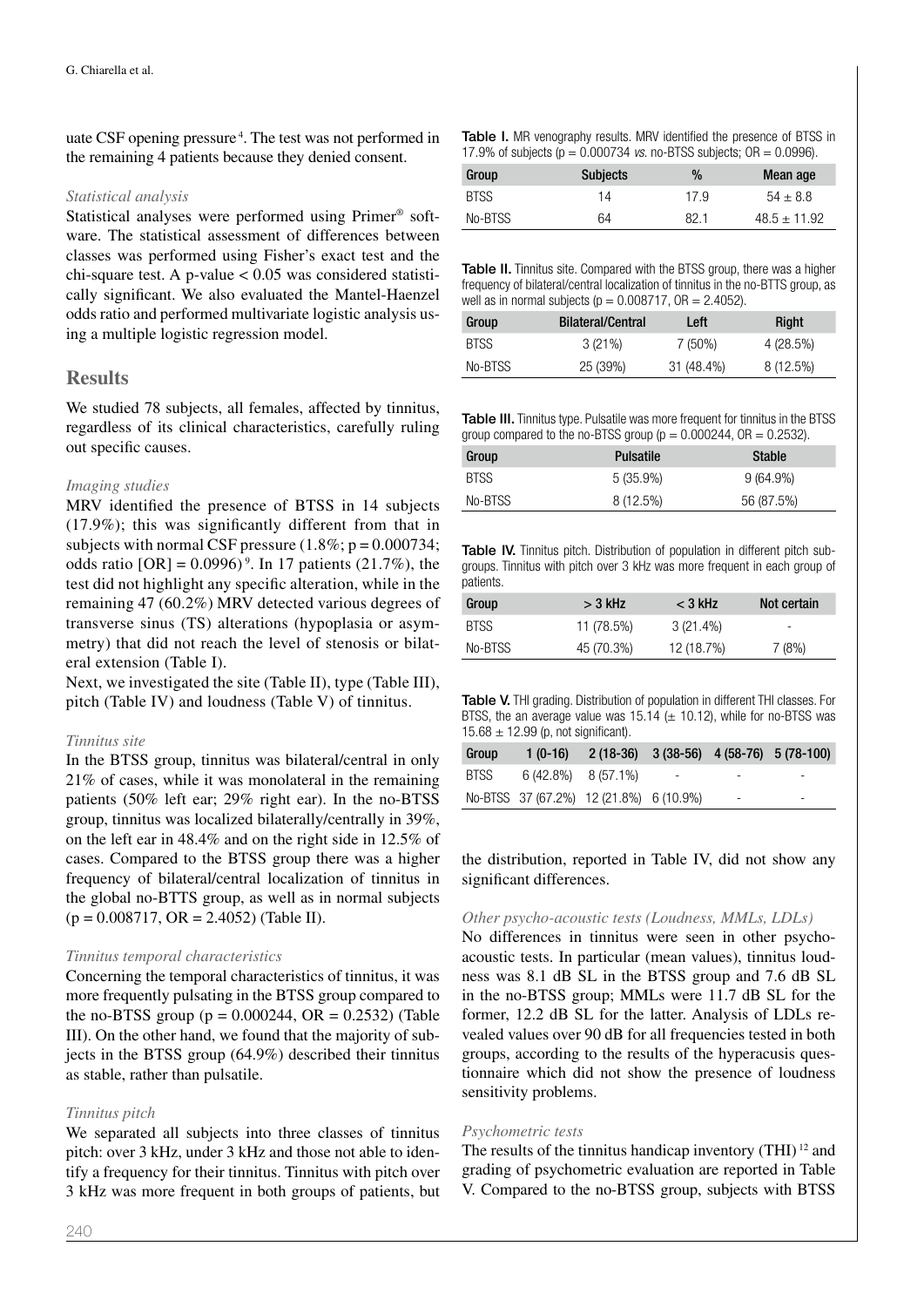| <b>I QUIC VI.</b> DISTINGUOTI OF DODUIQUOTI III GIITCICHE DIVII GIQOSCO. |                |                    |                   |                    |  |
|--------------------------------------------------------------------------|----------------|--------------------|-------------------|--------------------|--|
| Group                                                                    | Normal (20-25) | Overweight (26-30) | Obesity I (31-35) | Obesity II (36-40) |  |
| <b>BTSS</b>                                                              | 5 (35.7%)      | 4 (28.5%)          | 4 (28.5%)         | (7%)               |  |
| No-BTSS                                                                  | 39 (60.9%)     | 13 (20.3%)         | 11 (17.1%)        | $(1.5\%)$          |  |

Table VI. Distribution of population in different BMI classes.

reported more frequently (57.1%) tinnitus that was easily masked by environmental sounds and easily forgotten with activities, that may occasionally interfere with sleep but not with daily activities. In the majority of no-BTSS subjects (67.2%), tinnitus was heard only in a quiet environment and very easily masked and had no interference with sleep or daily activities. Only few of these subjects fall in THI grade 3 (10.9%). These results did not show any statistically significant differences. The results of hyperacusis questionnaire did not show the presence of loudness sensitivity problems, according to LDLs performance.

#### *BMI*

Because of their frequent association with IH, and, hereupon, with BTSS, we also investigated for the presence of overweight and obesity (Table VI) and found no statistical significance when matched between different groups.

#### *CSF measurements*

We found values suggesting  $IH<sup>4</sup>$  in 40% of BTSS patients (4/10) (Table VII). Only one (# 13) of these patients referred tinnitus as pulsatile and bilateral. In the other patients, tinnitus was localized on the left and was stable. In all of 4 IH cases, LP led to immediate improvement of tinnitus.

# *Multivariate analysis*

We also performed multivariate logistic analysis using a multiple logistic regression model considering tinnitus type and site in order to clarify the association of these variables with the presence of BTSS. The main conclusion of this analysis is that the tinnitus site  $(OR = 2.40)$  seems to be associated with the presence of BTSS. Considering the other variables, the results were inconclusive.

|  |                                              |  |  | Table VII. Lumbar puncture results. Opening liquor pressure, normal val- |  |
|--|----------------------------------------------|--|--|--------------------------------------------------------------------------|--|
|  | ues 65-195 mmH <sub>2</sub> 0 <sup>4</sup> . |  |  |                                                                          |  |

| <b>BTSS patients</b> | Opening pressure (mmH <sub>2</sub> 0) |
|----------------------|---------------------------------------|
| 2                    | 123.30                                |
| 3                    | 137                                   |
| 4                    | 178                                   |
| 8                    | 205.5                                 |
| 9                    | 243                                   |
| 10                   | 137                                   |
| 11                   | 95.90                                 |
| $12 \overline{ }$    | 164.40                                |
| 13                   | 164.40                                |
| 14                   | 96.2                                  |
|                      |                                       |

# **Discussion**

Tinnitus is a common and poorly understood disorder, whose aetiopathogenesis is still under debate, and represents an enormous challenge for both otologists and neurotologists. In the present study, we hypothesize that an alteration of venous cerebral circulation, especially BTSS, might be one of the pathophysiological bases of the disease, even in absence of clinical evidence of elevated intracranial pressure. The rationale for this hypothesis relies on the potential effects of vascular abnormalities (i.e. BTSS) on the fragile homeostasis that exists between intracranial and labyrinthine fluids. In fact, several lines of clinical evidence indicate that pressure variations of intracranial fluids influence labyrinth hydromechanics causing otologic reversible symptoms such as hypoacusis, vertigo or tinnitus  $5617$ . A connection between intracranial and labyrinthine fluids has been reported, albeit inconstant; the perilymph is, in fact, in direct relationship with the intracranial fluids district, throughout the cochlear aqueduct <sup>18</sup>; conversely, the endolymph communicates indirectly with the intracranial fluids district throughout the endolymphatic sac; the pressure homeostasis between endolymph and perilymph is maintained by the Reissner's and other labyrinthine membranes 18*.* Different connections are represented by the perivascular and perineural spaces, even if this is possible only in the presence of high intracranial pressure or anatomical lesions.

Moreover, experimental demonstration of the connections between the intracranial and labyrinthine fluids has been reported in animal models, showing the absence of modifications within labyrinthine fluids if the cochlear and vestibular aqueducts were closed 19 20.

The cochlear aqueduct seems to act as a low pass filter, avoiding strong and dangerous transmission of intracranial pressure variations to the labyrinthine fluids. On the other hand, it is important to underscore that the anatomical features of the cochlear aqueduct may *per se* lead to potential loss of efficacy, due to the progressive but variable degree of sealing throughout life. The percentage of this closure among life is reported to be very different in the literature 18.

Nonetheless, mechanisms of reabsorption and, therefore, of pressure regulation, of cerebrospinal fluid (CF) are well known. It occurs mainly at the level of arachnoid granulations that are located, to a large extent, in transverse sinuses. The functions of these structures are CF reabsorption and its transportation in the bloodstream. A transverse sinus stenosis could influence CF reabsorption with indirect consequences on labyrinthine hydromechanics.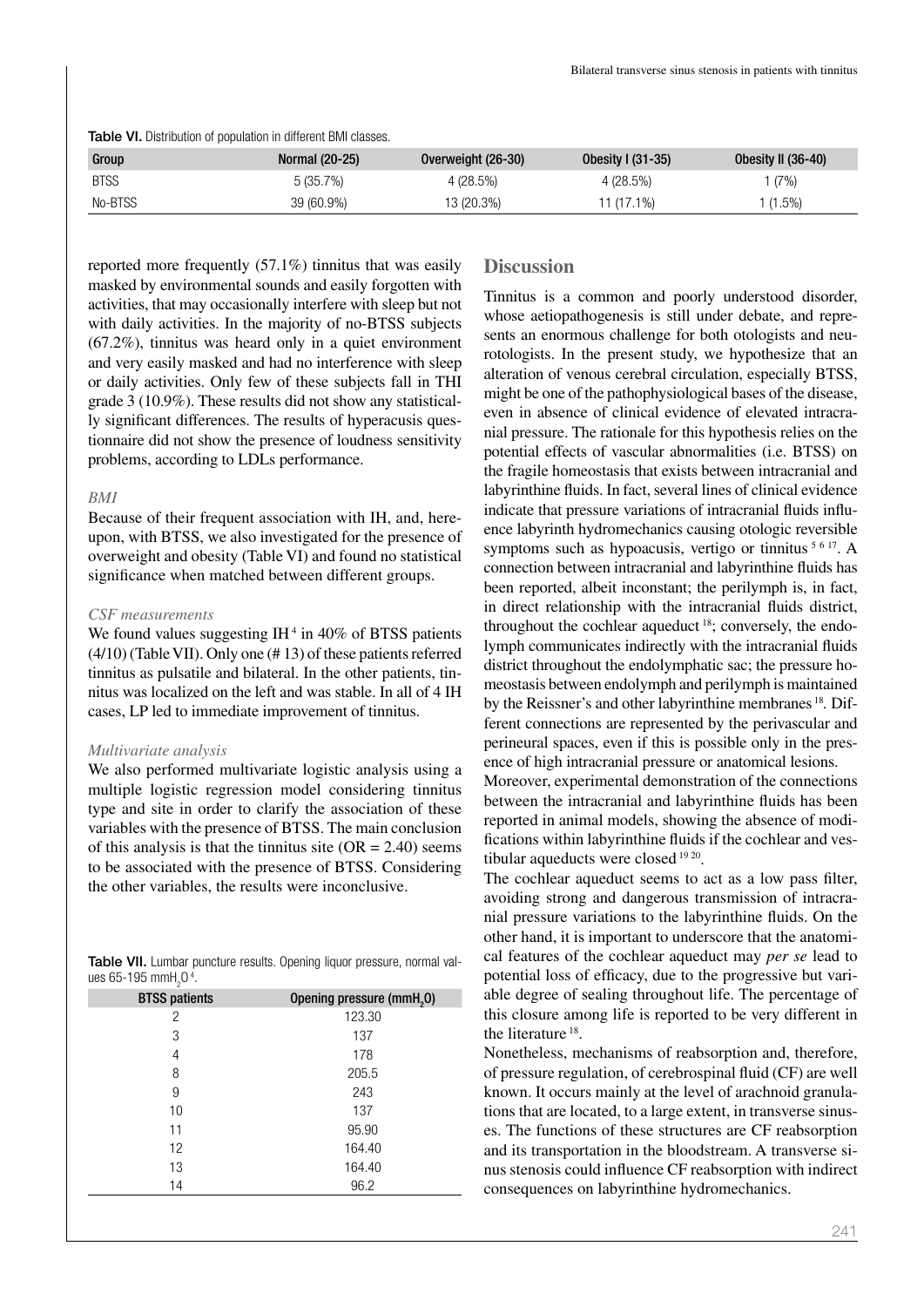All these considerations, together with those on pathophysiological mechanisms of IIH, already discussed in the introduction, prompted us to consider a possible association between the BTSS and abnormal homeostasis among intracranial and cochlear fluids.

The first aim of our study was to evaluate the frequency of association between BTSS and tinnitus. For this purpose we selected subjects affected by monosymptomatic tinnitus, without clinical signs of IH. In this first step of our study, we choose to reinforce the sample to evaluate if there is some basis for our hypothesis by enrolling only female patients due to the higher incidence of IH among women<sup>4</sup>. We planned to extend our evaluation to a cohort with males in a second step.

BTSS is reported in 1.8% of subjects with normal CSF pressure 9. As mentioned in the methods section, we decided to utilize personal data already published in a previous paper 9 for ethical and economical reasons.

In our cohort, we found a significantly higher percentage (17.9%) of bilaterally abnormal transverse sinuses, therefore hypothesizing that this condition might be one of the causes of tinnitus. Given the frequent association between BTSS and IIH, we investigated if IH was present in our BTSS cases, even if without clinical evidence.

Indeed, 4 of 10 subjects that underwent LP presented values suggesting IH. Moreover, in these 4 subjects LP determined recovery from tinnitus. This allowed for two considerations: the first on therapeutic effect on tinnitus from IH treatment, and the second on need to investigate the suspect of IH in presence of monosymptomatic tinnitus without evident causes. Our second aim, consequential to the first, was to characterize some features of tinnitus linked to BTSS based on the findings of MRV.

Our results highlighted that the common association between some features of the tinnitus (e.g. pulsatility, low frequency pitch) and its "vascular" origin appears to be more unlikely. Pulsatility, in fact, was reported in only 35.9% of our BTSS group, and in just one of patients with a diagnosis of IH after LP. Thus, it cannot be considered as a criterion for the suspect of association with BTSS. This result could be explain by the subjective nature of information about tinnitus, despite careful interviews. However, in the literature there are reports that agree with this finding <sup>6</sup>. No other feature of tinnitus showed statistical significance in association with BTSS.

With reference to site of tinnitus, there is agreement between our results and literature data about the prevalence of localization on the left in both groups, as well as the more frequent bilateral localization in the no-BTSS group compared to the BTSS one <sup>616</sup>. Therefore, a potential limitation of our study is when to indicate MRV in the clinical management of patients suffering from tinnitus. MRV, as described earlier, is a fast non-invasive tool that does not necessitate the use of contrast agents. Nonetheless, at present, there are no clinical and/or instrumental features

that can be used as a specific marker to address tinnitus patients to further MRV imaging studies.

On the basis of the described significant association with BTSS, we hypothesize that this venous alteration can be considered as one potential pathophysiological mechanism of tinnitus. Based on our selection criteria that excluded IH symptoms, this conclusion is also valid in subjects without clinical evidence of IH. As a consequence, monosymptomatic tinnitus maybe an important symptom if IIH without papilloedema is suspected, regardless of its features. The therapeutic effect of LP on tinnitus in subjects with IH reinforces the hypothesis of a direct influence between labyrinthine and intracranial fluids, confirming observations reported in the literature <sup>5 6 17</sup>. This allows us to underscore that tinnitus, when linked to venous stenosis and IIH, may benefit from pharmacological drugs for IH.

# **Acknowledgements**

The authors would like to thank Pietro Hiram Guzzi for his precious contribution in statistical analysis.

# **References**

- <sup>1</sup> Sanchez L. *The epidemiology of tinnitus*. Audiological Medicine 2004;2:8-17.
- 2 Digre KB, Nakamoto BK, Warner JE, et al. *A comparison of idiopathic intracranial hypertension with and without papilledema*. Headache 2009;49:185-93.
- <sup>3</sup> Bono F, Messina D, Giliberto C, et al. *Bilateral transverse sinus stenosis and idiopathic intracranial hypertension without papilledema in chronic tension-type headache*. J Neurol 2008;255:807-12.
- 4 Dhungana S, Sharrack B, Woodroofe N. *Idiopathic intracranial hypertension*. Acta Neurol Scand 2010;121:71-82.
- 5 Marchbanks RJ. *Hydromechanical interactions of the intracranial and intralabyrinthine fluid*. In: Ernst A, Marchbanks R, Samii M, editors. *Intracranial and intralabirinthine fluids: basic aspects and clinical applications*. Berlin, Heidelberg: Springer Verlag; 1996. p. 51-61.
- <sup>6</sup> Jindal M, Hiam L, Raman A, et al. *Idiopathic intracranial hypertension in otolaryngology*. Eur Arch Otorhinolaryngol 2009;266:803-6.
- <sup>7</sup> Farb RI, Vanek I, Scott JN, et al. *Idiopathic intracranial hypertension: the prevalence and morphology of sinovenous stenosis*. Neurology 2003;60:1418-24.
- <sup>8</sup> Fera F, Bono F, Messina D, et al. *Comparison of different MR venography techniques for detecting transverse sinus stenosis in idiopathic intracranial hypertension*. J Neurol 2005;252:1021-5.
- <sup>9</sup> Bono F, Lupo MR, Lavano A, et al. *Cerebral MR venography of transverse sinuses in subjects with normal CSF pressure*. Neurology 2003;61:1267-70.
- Aronne LJ. *Classification of obesity and assessment of obesity-related health risks*. Obes Res 2002;10(Suppl 2):105-15.
- <sup>11</sup> Cianfrone G, Pace M, Turchetta R, et al. *An updated guide on*